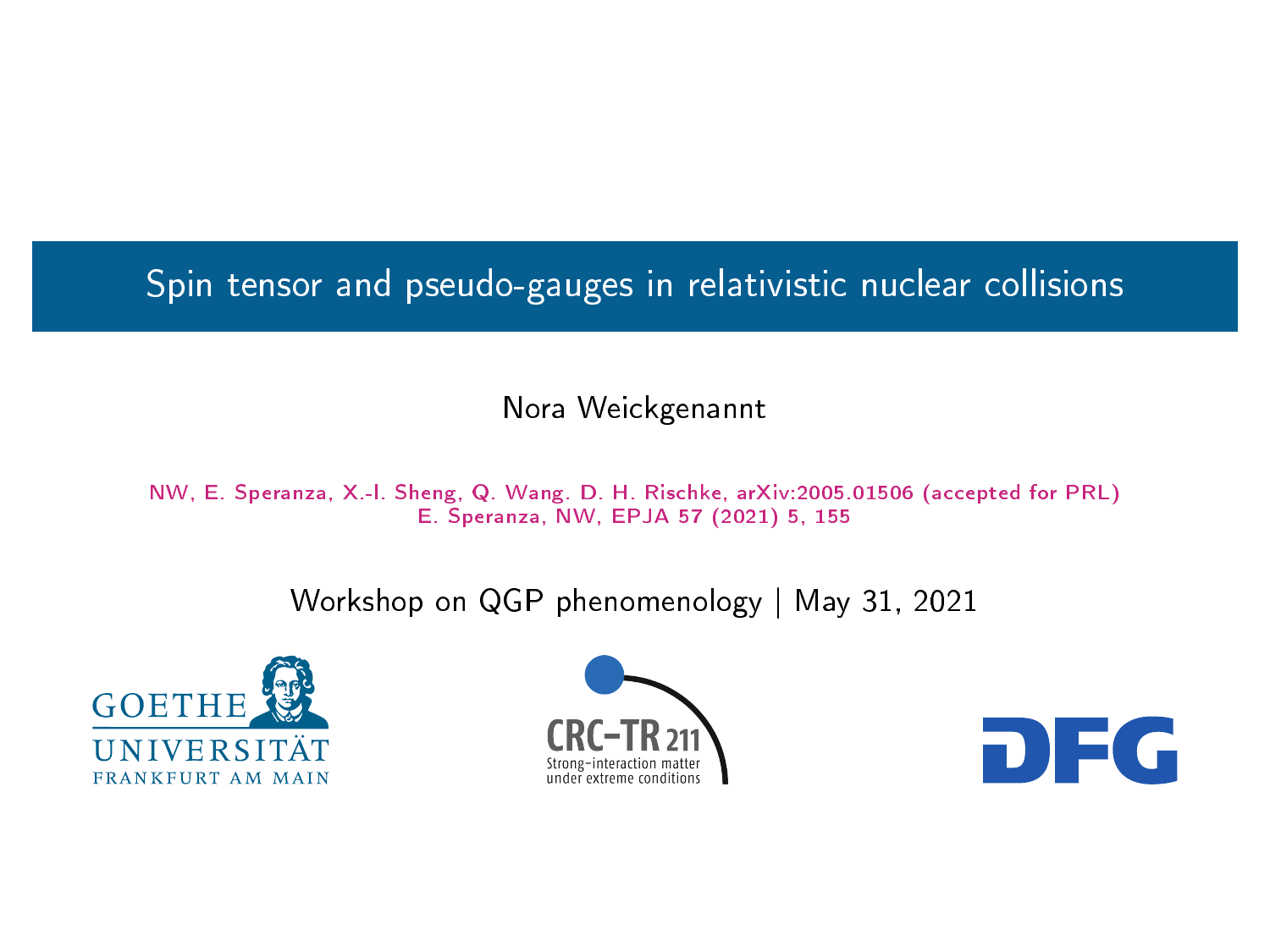

#### $\triangleright$  Spin hydrodynamics is based on conserved quantities:

energy-momentum tensor

$$
\partial_\mu T^{\mu\nu}=0
$$

+ total angular-momentum tensor

$$
J^{\lambda,\mu\nu} = x^{\mu}T^{\lambda\nu} - x^{\nu}T^{\lambda\mu} + \hbar S^{\lambda,\mu\nu}
$$
  
\norbital part spin tensor  
\n
$$
\partial_{\lambda}J^{\lambda,\mu\nu} = 0 \qquad \Longrightarrow \qquad \hbar \partial_{\lambda}S^{\lambda,\mu\nu} = T^{[\nu\mu]}
$$

$$
a^{[\mu}b^{\nu]} \equiv a^{\mu}b^{\nu} - a^{\nu}b^{\mu}
$$

Given a Lagrangian density L, how to calculate  $T^{\mu\nu}$  and  $S^{\lambda,\mu\nu}$ ?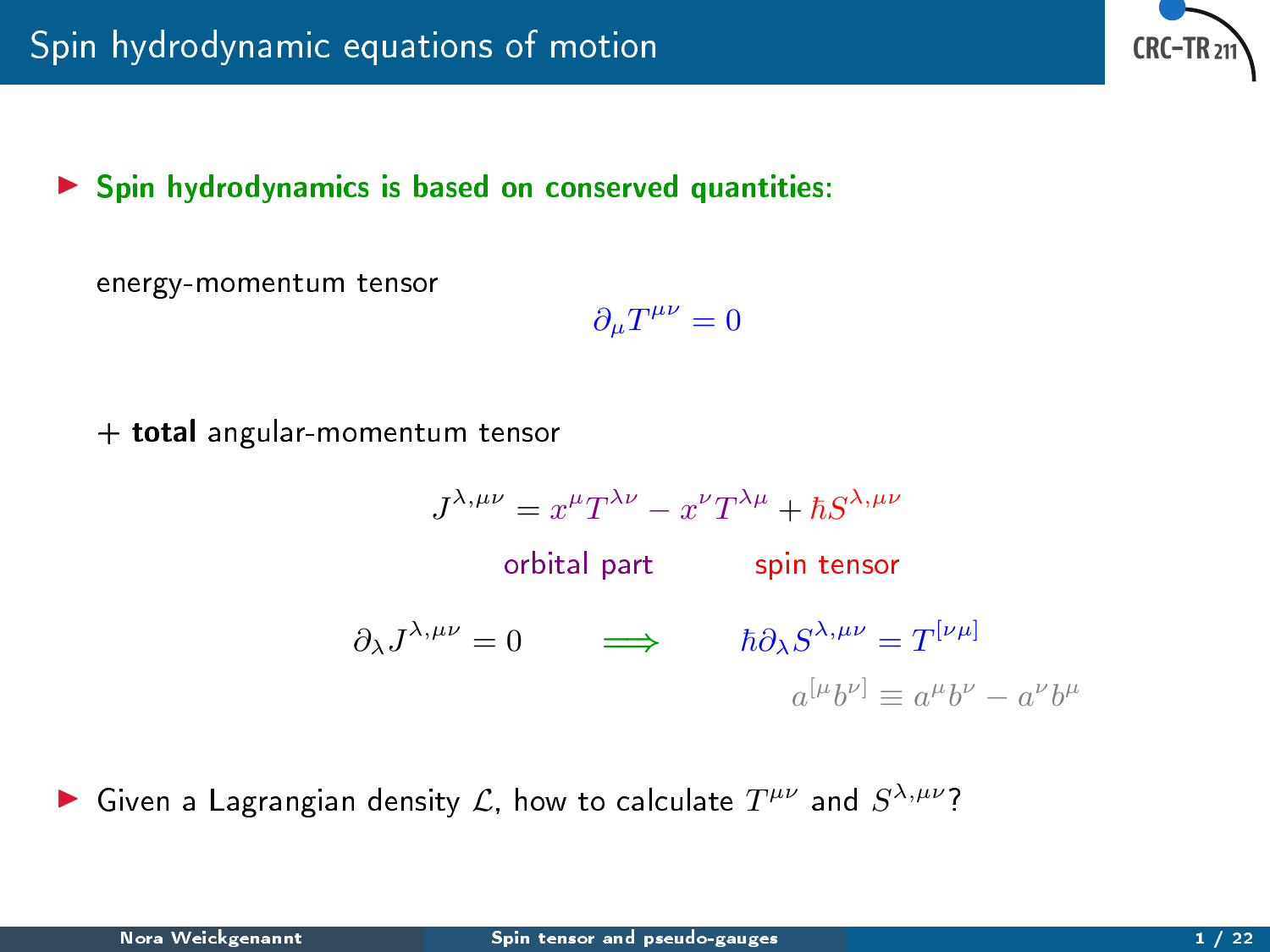

 $\blacktriangleright$  Physical objects determined by space-time geometry

▶ Energy-momentum tensor: variation with respect to metric tensor

$$
T^{\mu\nu}=-2\frac{\delta\mathcal{L}}{\delta g_{\mu\nu}}
$$

▶ Spin tensor: ?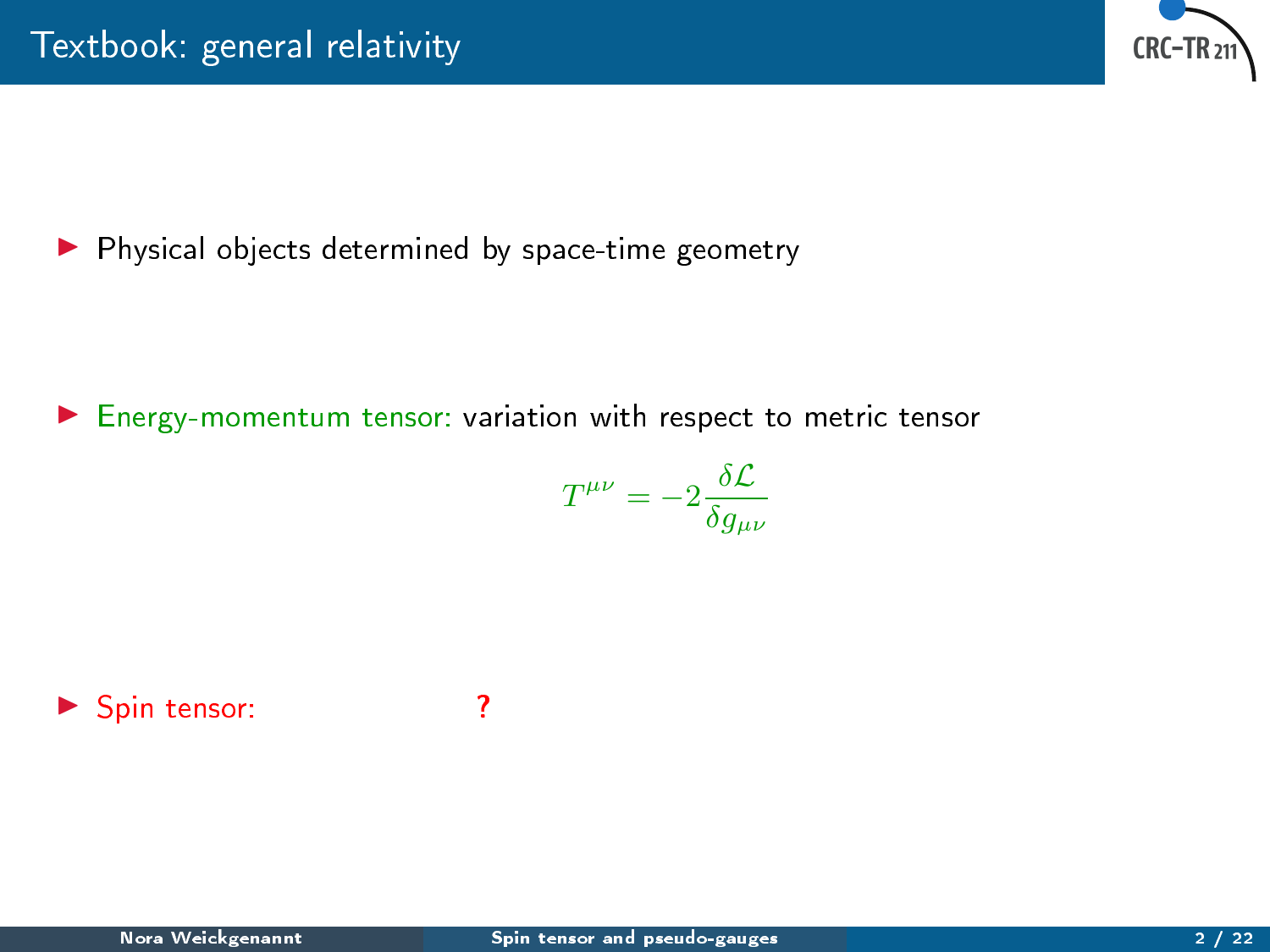

**In Conserved currents obtained from Noether's theorem, consider spinor fields** 

**Finally Energy-momentum tensor:** invariance under space-time translations

$$
T^{\mu\nu}=\frac{\partial \mathcal{L}}{\partial(\partial_{\mu}\psi)}\partial^{\nu}\psi+\partial^{\nu}\bar{\psi}\frac{\partial \mathcal{L}}{\partial(\partial_{\mu}\bar{\psi})}-g^{\mu\nu}\mathcal{L}
$$

I Spin tensor: invariance under rotations

$$
S^{\lambda,\mu\nu} = \frac{\partial \mathcal{L}}{\partial(\partial_{\lambda}\psi)} f^{\mu\nu} \psi - \bar{\psi} f^{\mu\nu} \frac{\partial \mathcal{L}}{\partial(\partial_{\lambda}\bar{\psi})}
$$

generators of rotation:  $f^{\mu\nu} = -\frac{i}{2}\sigma^{\mu\nu}$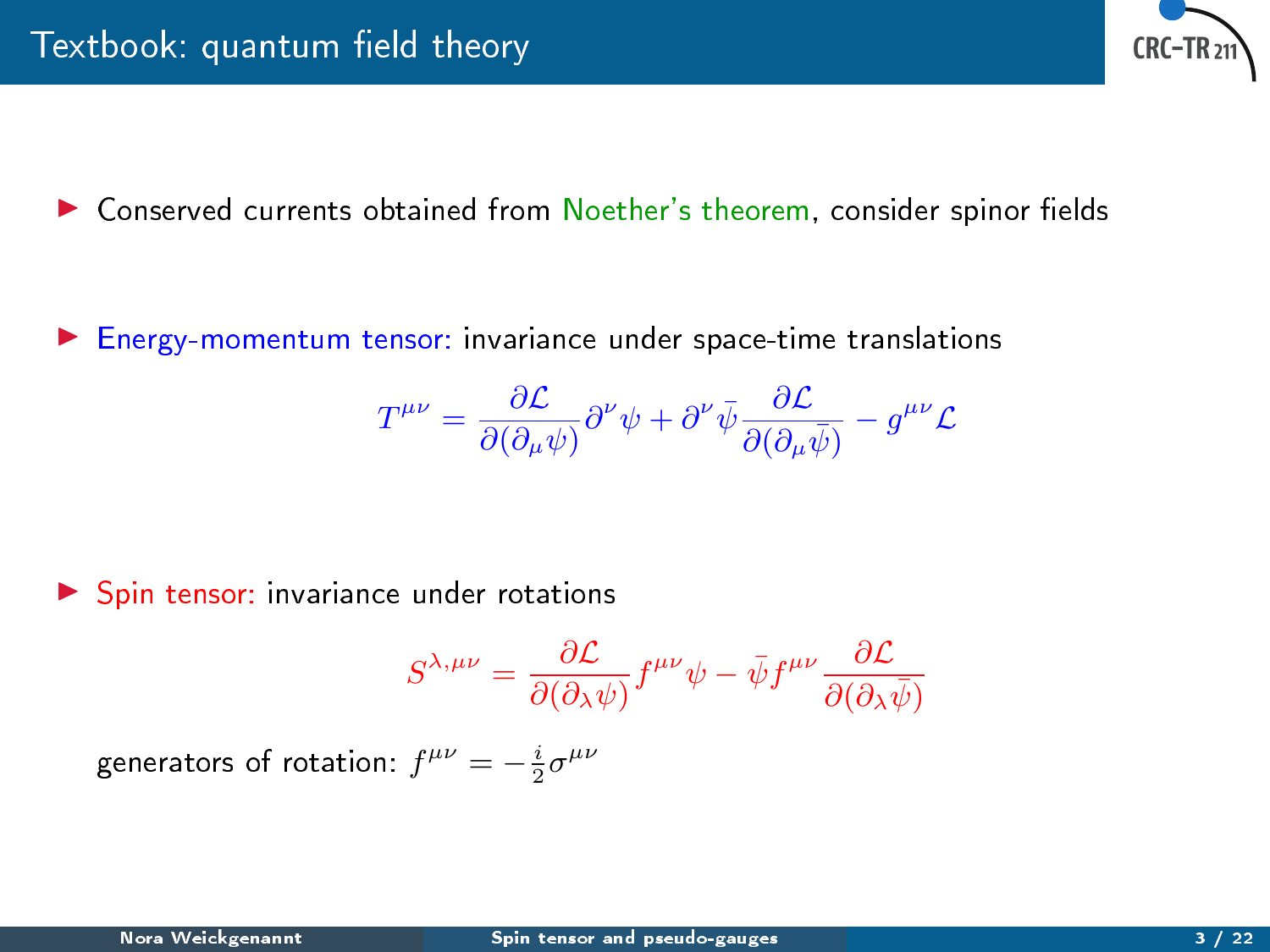

Apply Noether's theorem to Dirac Lagrangian:

$$
\mathcal{L}_D(x) = \frac{i\hbar}{2} \bar{\psi}(x)\gamma \cdot \overleftrightarrow{\partial} \psi(x) - m \bar{\psi}(x)\psi(x)
$$

$$
\blacktriangleright
$$
 Spin tensor:

$$
S_C^{\lambda,\mu\nu} = -\frac{1}{2} \epsilon^{\lambda\mu\nu\alpha} \bar{\psi} \gamma_\alpha \gamma_5 \psi
$$

I Energy-momentum tensor:

$$
T_C^{\mu\nu} = \frac{i\hbar}{2}\bar{\psi}\gamma^{\mu}\overleftrightarrow{\partial}^{\nu}\psi
$$

$$
\implies \text{not symmetric in } \mu \text{ and } \nu!
$$

 $\triangleright$  Why is this inconsistent with general relativity?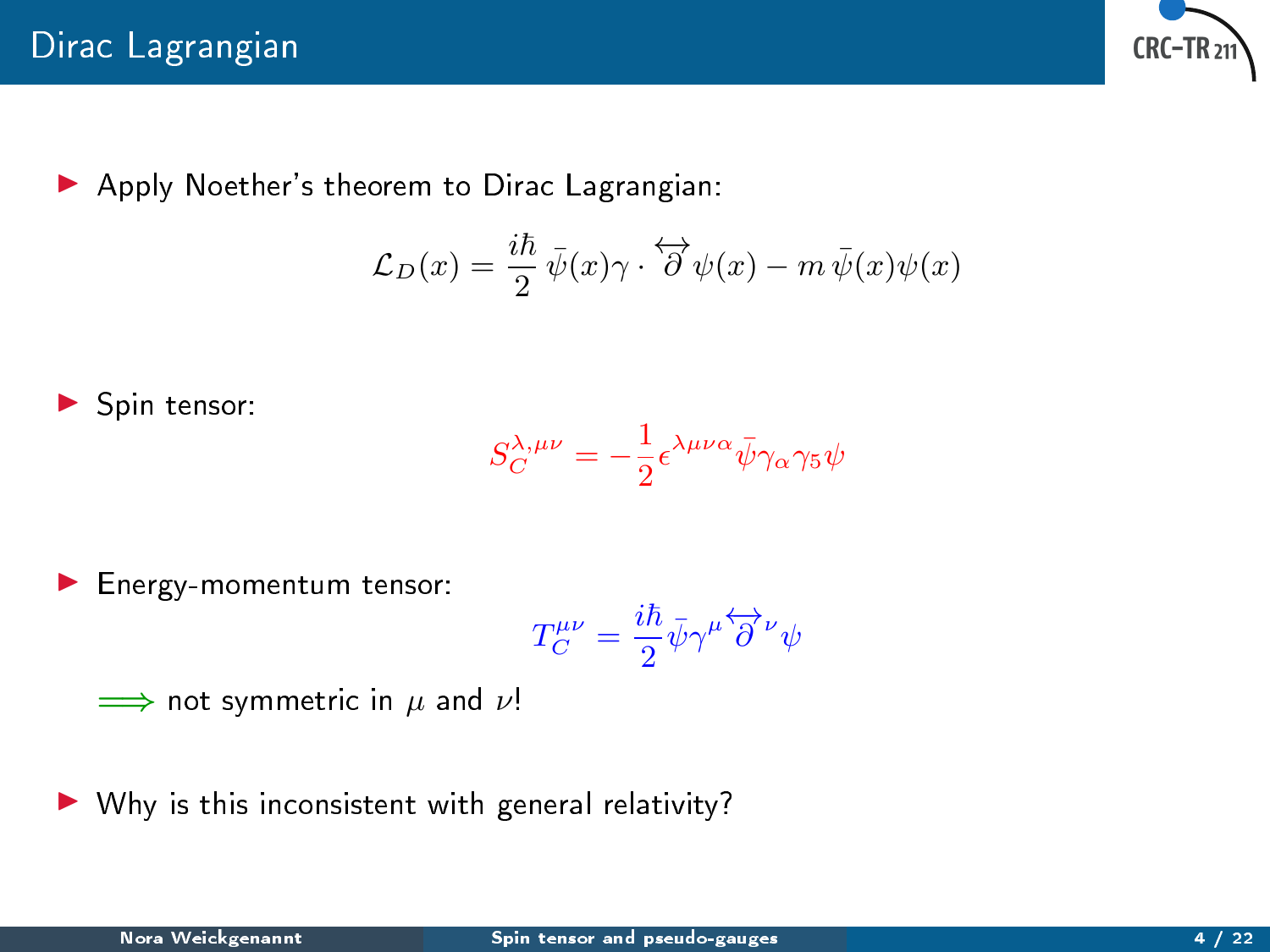## Pseudo-gauge transformations



- Definition of  $T^{\mu\nu}$  and  $S^{\lambda,\mu\nu}$  depends on choice of pseudo-gauge.
	- F. W. Hehl, Rept. Math. Phys. 9, 55 (1976)
	- F. Becattini, W. Florkowski, and E. Speranza, PLB789, 419 (2019)
	- E. Speranza, NW, EPJA 57 (2021) 5, 155
	- L. Tinti, W. Florkowski, arXiv:2007.04029
	- S. Li, M. Stephanov, H.-U. Yee, arXiv: 2011.12318
- **Pseudo-gauge transformation:**

$$
T^{\prime \mu \nu} = T_C^{\mu \nu} + \frac{\hbar}{2} \partial_{\lambda} (\Phi^{\lambda, \mu \nu} + \Phi^{\nu, \mu \lambda} + \Phi^{\mu, \nu \lambda}),
$$
  

$$
S^{\prime \lambda, \mu \nu} = S_C^{\lambda, \mu \nu} - \Phi^{\lambda, \mu \nu} + \hbar \partial_{\rho} Z^{\mu \nu, \lambda \rho}
$$

<sub>⇒→</sub> equations of motion invariant

$$
\partial_{\mu}T'^{\mu\nu}=0\qquad \partial_{\lambda}J'^{\lambda,\mu\nu}=0
$$

and global charges invariant

$$
P^{\nu} \equiv \int_{\Sigma} d\Sigma_{\mu} T^{\mu\nu} = \int_{\Sigma} d\Sigma_{\mu} T^{\prime \mu \nu}
$$

$$
J^{\mu\nu} \equiv \int_{\Sigma} d\Sigma_{\lambda} J^{\lambda, \mu \nu} = \int_{\Sigma} d\Sigma_{\lambda} J^{\prime \lambda, \mu \nu}
$$

Pseudo-gauge transformations change global spin

Different splitting into spin and orbital angular momentum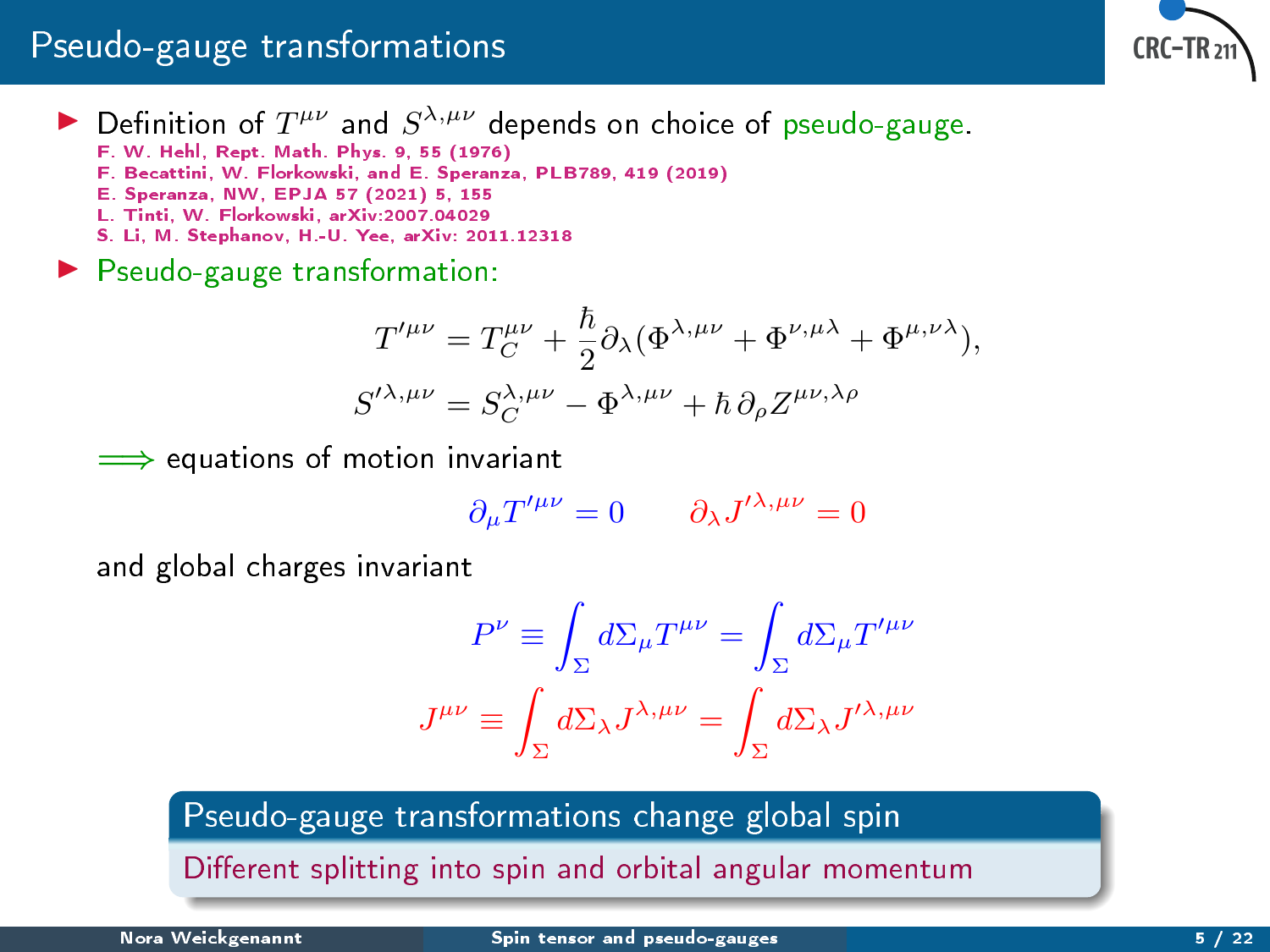▶ Currents derived from Noether's theorem: Canonical energy-momentum tensor  $T_C^{\mu\nu}$  and spin tensor  $S_C^{\lambda,\mu\nu}$ 

▶ Apply pseudo-gauge transformation with

$$
\Phi^{\lambda,\mu\nu} = S_C^{\lambda,\mu\nu}, \qquad Z^{\mu\nu,\lambda\rho} = 0
$$

=⇒ Belinfante currents

$$
T_B^{\mu\nu} = \frac{i\hbar}{4} \left( \bar{\psi} \gamma^{\mu} \overleftrightarrow{\partial}^{\nu} \psi + \bar{\psi} \gamma^{\nu} \overleftrightarrow{\partial}^{\mu} \psi \right)
$$
  

$$
S_B^{\lambda,\mu\nu} = 0
$$

▶ Spin tensor vanishes, full angular momentum contained in orbital part

**E** Belinfante energy-momentum tensor couples to gravity in conventional general relativity

=⇒ Traditionally considered as "physical" energy-momentum tensor

 $\implies$  "Physical" pseudo-gauge in quantum theory?

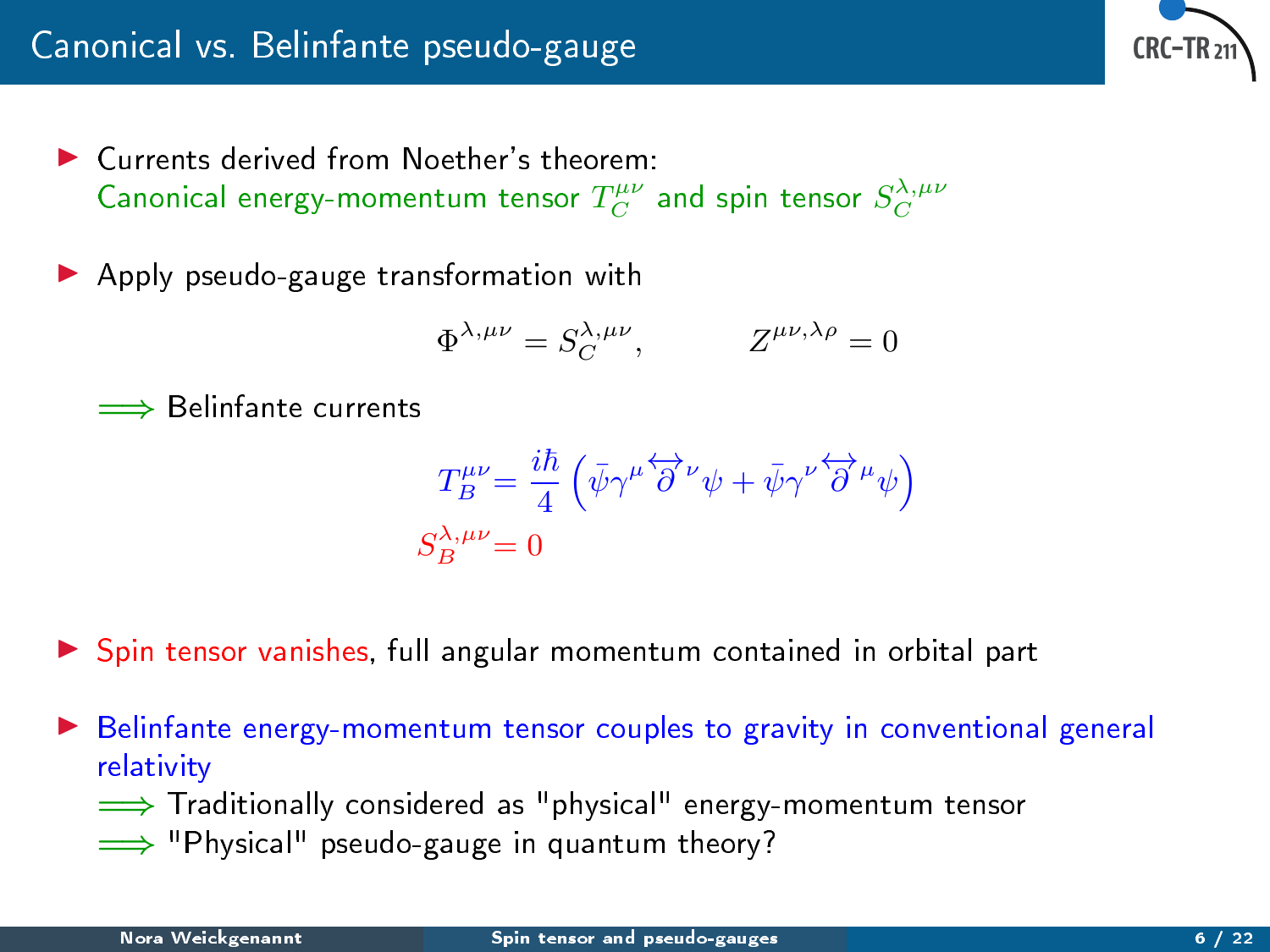

- <code>"Physical"</code> currents  $\rightarrow$  enter observables
- Observable for polarization in heavy-ion collisions:

Pauli-Lubanski vector for particles with momentum  $p$ 

- F. Becattini, V. Chandra, L. Del Zanna, E. Grossi, AP338, 32 (2013)
- F. Becattini, arXiv:2004.04050
- E. Speranza, NW, EPJA 57 (2021) 5, 155
- L. Tinti, W. Florkowski, arXiv:2007.04029

$$
\Pi_\mu = -\frac{1}{2m} \epsilon_{\mu\nu\alpha\beta} p^\nu \! \int_\Sigma d\Sigma_\lambda J^{\lambda,\alpha\beta}
$$

total angular momentum

 $\implies$  Form of Pauli-Lubanski vector independent of pseudo-gauge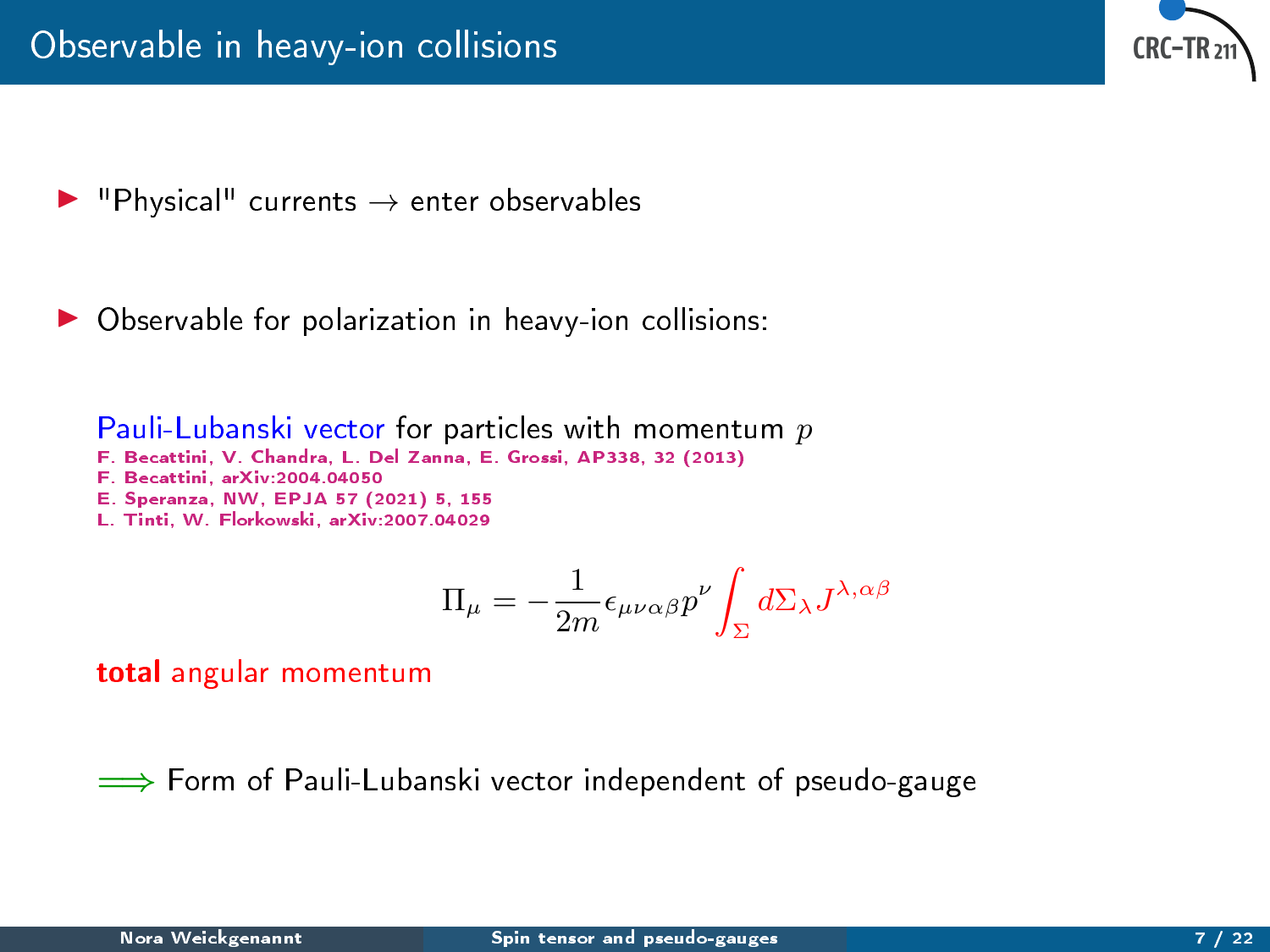

# $\blacktriangleright$   $\Pi^{\mu}$  independent of pseudo-gauge

However: need to calculate ensemble average of operator

 $\langle \Pi^\mu \rangle \equiv \text{Tr}(\rho \, \Pi^\mu)$ 

Density matrix  $\rho$  not known

In Method to (approximately) calculate ensemble average can give different results for different pseudo-gauges F. Becattini, W. Florkowski, and E. Speranza, PLB789, 419 (2019) F. Becattini, NPA 1005 (2021) 121833 E. Speranza, NW, EPJA 57 (2021) 5, 155 K. Fukushima, S. Pu, PLB 817 (2021) 136346 A. Das, W. Florkowski, R. Ryblewski, R. Singh, PRD 103 (2021) 9, L091502

 $\blacktriangleright \langle \Pi^\mu \rangle$  dependent on pseudo-gauge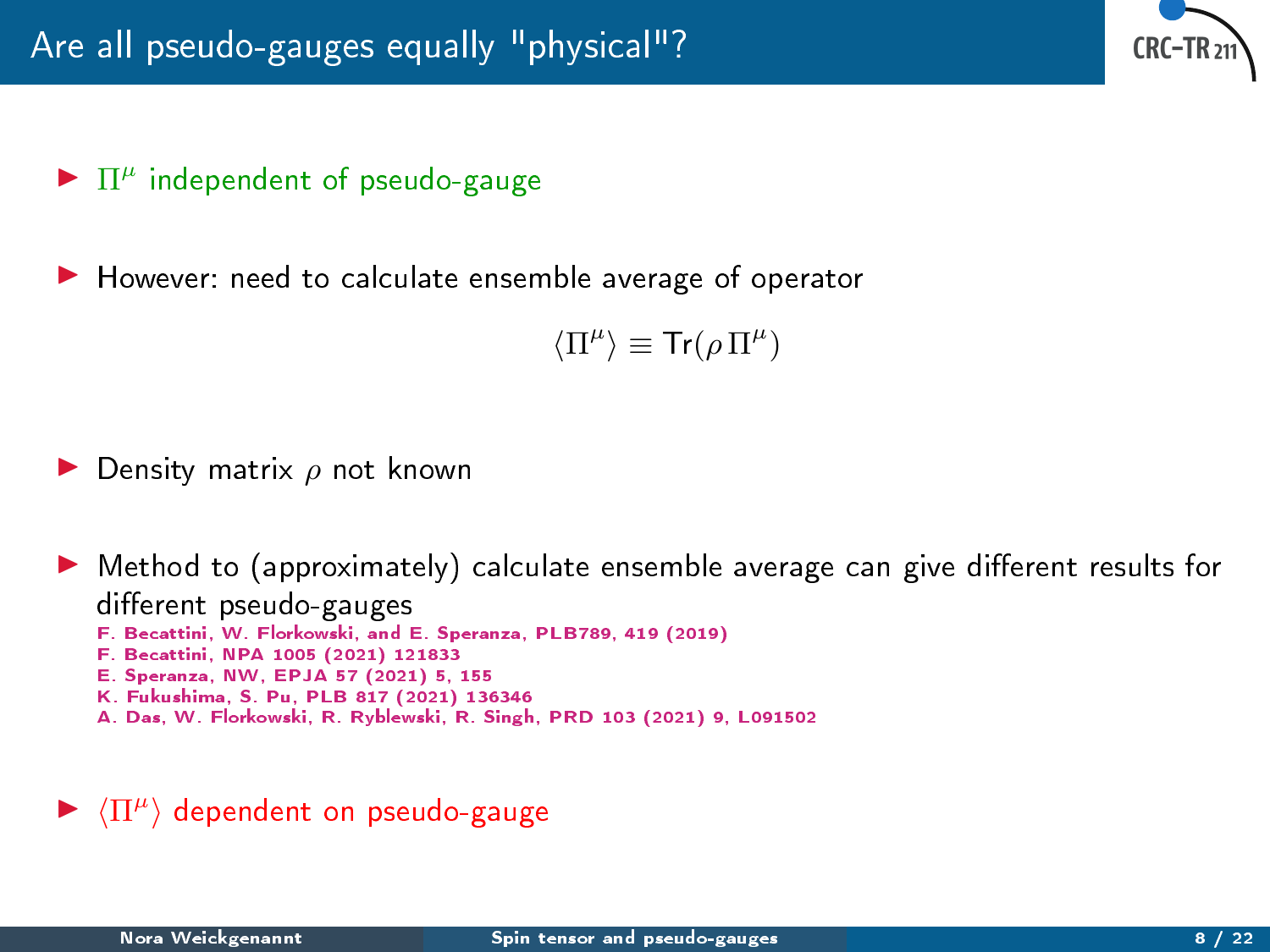

Hydrodynamics: effective theory, never contains all microscopic information

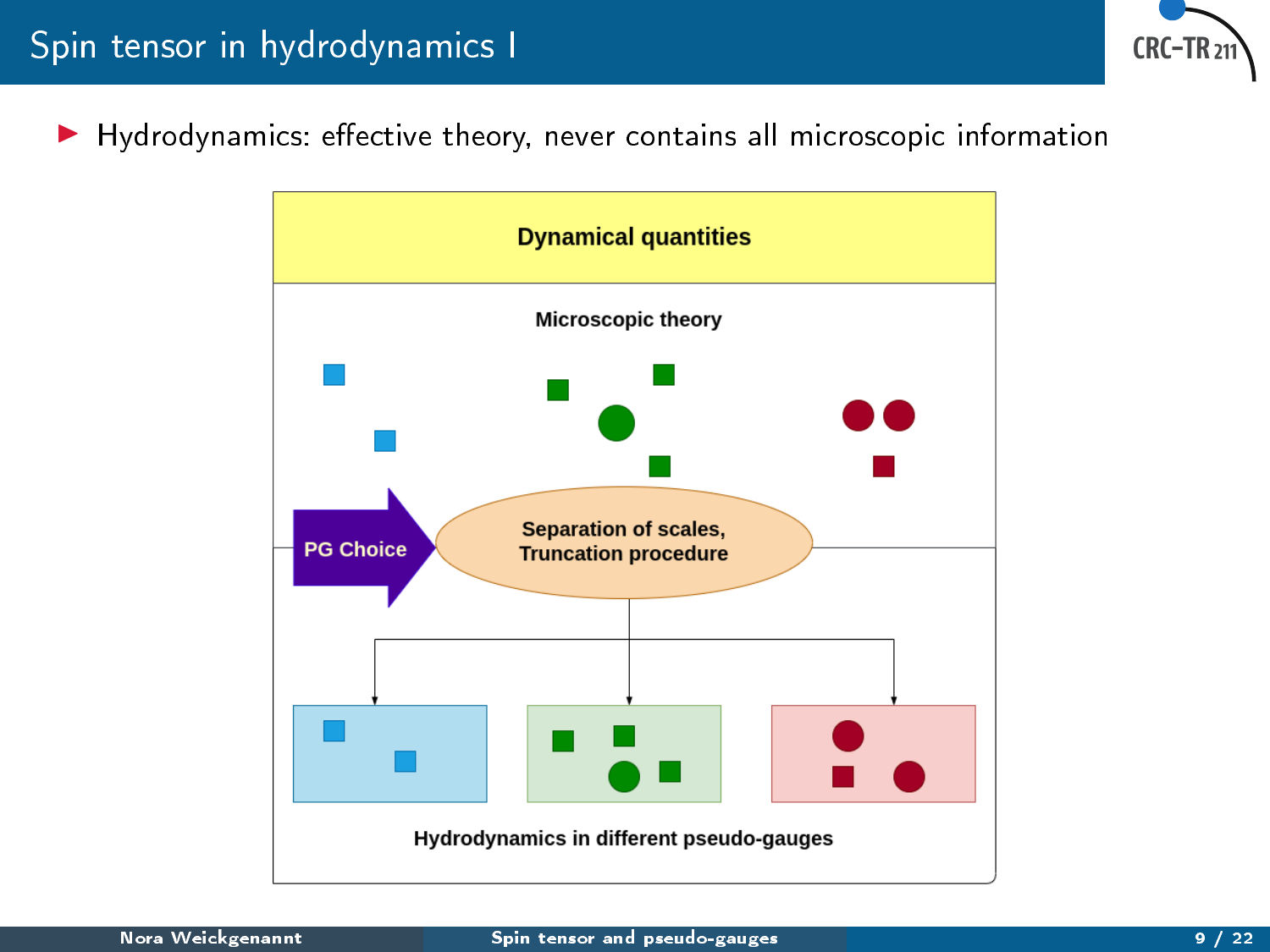

 $\triangleright$  Obtain dynamics of densities from equations of motion

- ⇒ Different dynamical quantities for different pseudo-gauges
- ⇒ Dynamics depends on pseudo-gauge

 $\blacktriangleright$  Main idea of spin hydrodynamics: Promote spin tensor to additional dynamical variable

W. Florkowski, B. Friman, A. Jaiswal, and E. Speranza, PRC 97, no. 4, 041901 (2018)

W. Florkowski, B. Friman, A. Jaiswal, R. Ryblewski, and E. Speranza, PRD 97, no. 11, 116017 (2018)

W. Florkowski, F. Becattini, and E. Speranza, APB 49, 1409 (2018)

 $\triangleright$  Obviously not possible for Belinfante spin tensor =⇒ Spin dynamics cannot be described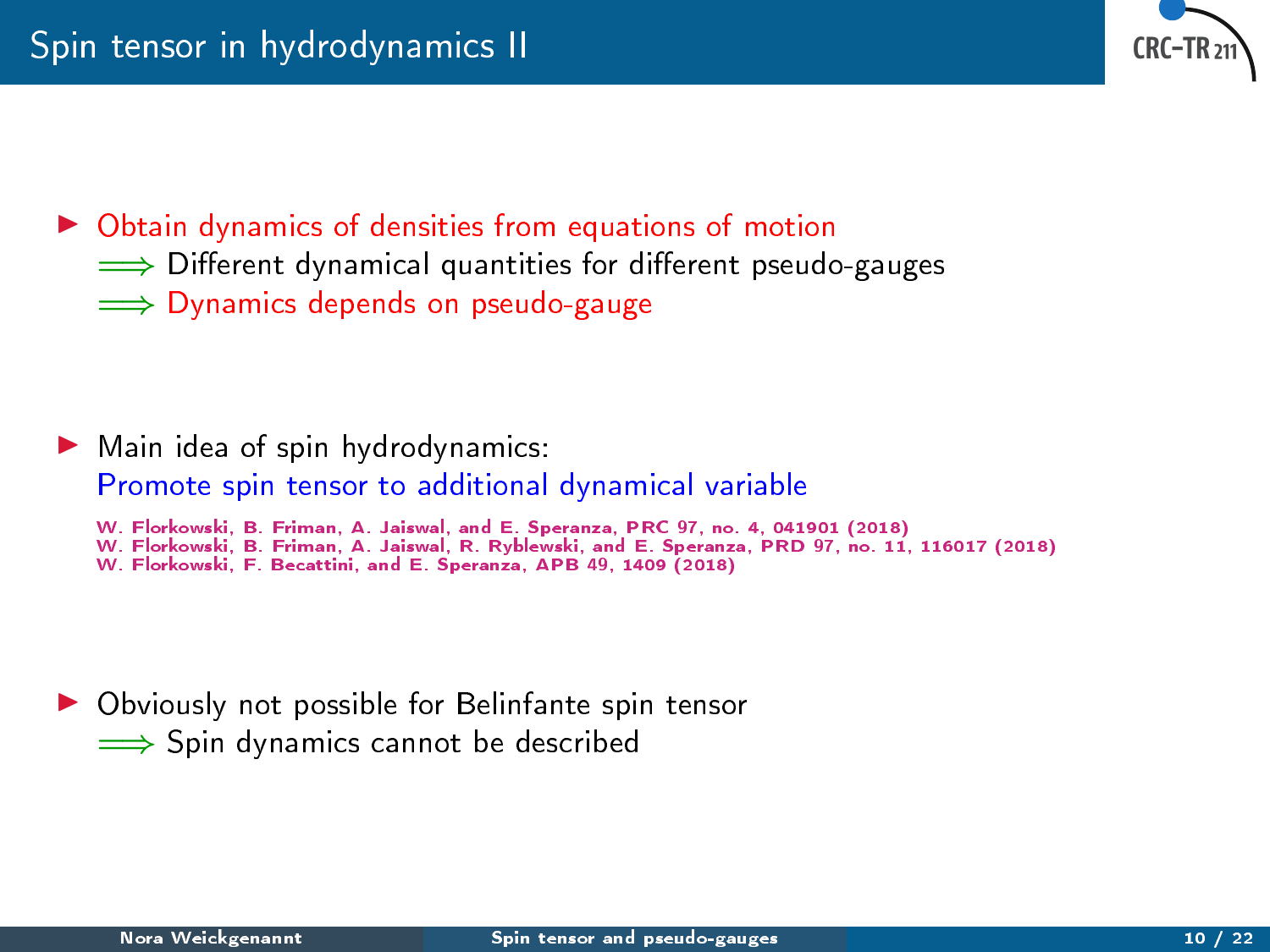

 $\blacktriangleright$   $T_C^{\mu\nu}$  not symmetric for free fields </u> canonical spin tensor not conserved

✗ Physical picture: spin density changed only by interactions

✗ Canonical global spin

$$
S_C^{\mu\nu} \equiv \int_{\Sigma} d\Sigma_{\lambda} S_C^{\lambda,\mu\nu}
$$

no Lorentz tensor

In general: Hypersurface-integrated quantities transform as tensors under Lorentz transformations only if integrand conserved For proof see e.g. E. Speranza, NW, EPJA 57 (2021) 5, 155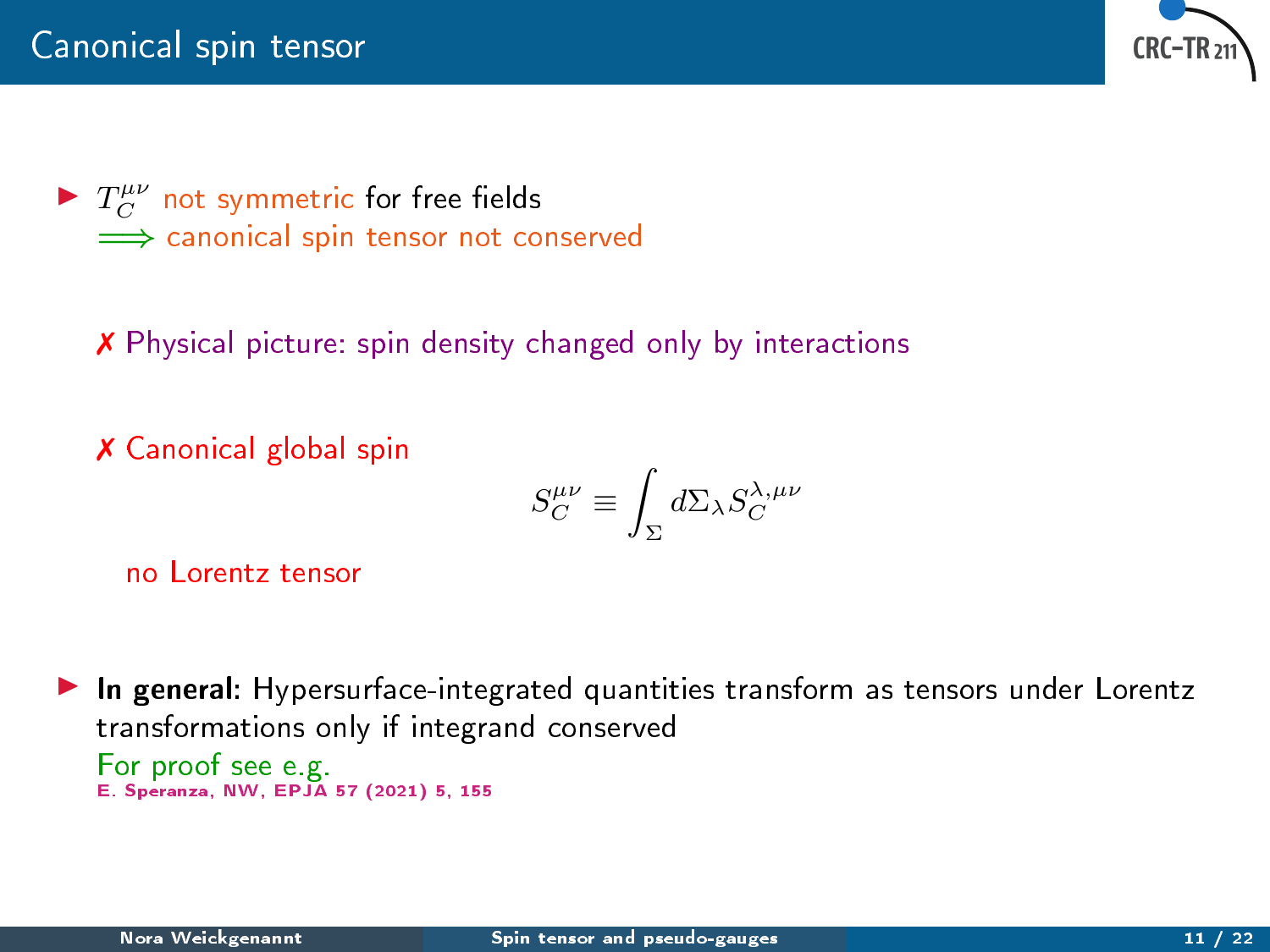

## $\blacktriangleright$  Idea for free fields:

Apply Noether's theorem to Klein-Gordon Lagrangian for spinors

J. Hilgevoord and S. Wouthuysen, Nuclear Physics 40, 1 (1963)

$$
\mathcal{L}_{KG} = \frac{1}{2m} (\hbar^2 \partial_\mu \bar{\psi} \partial^\mu \psi - m^2 \bar{\psi} \psi)
$$

$$
\blacktriangleright
$$
 Result:

$$
\begin{split} T^{\mu\nu}_{HW} &= \frac{\hbar^2}{2m}\left(\partial^\mu\bar{\psi}\partial^\nu\psi + \partial^\nu\bar{\psi}\partial^\mu\psi\right) - g^{\mu\nu}\mathcal{L}_{KG} \\ S^{\lambda,\mu\nu}_{HW} &= \frac{i\hbar^2}{4m}\bar{\psi}\sigma^{\mu\nu}\overleftrightarrow{\partial}^\lambda\psi \end{split}
$$

Energy-momentum tensor symmetric for free fields.

- ▶ Conserved (nonzero) spin tensor.
- I There exists pseudo-gauge transformation from canonical to HW tensors
- Physical interpretation?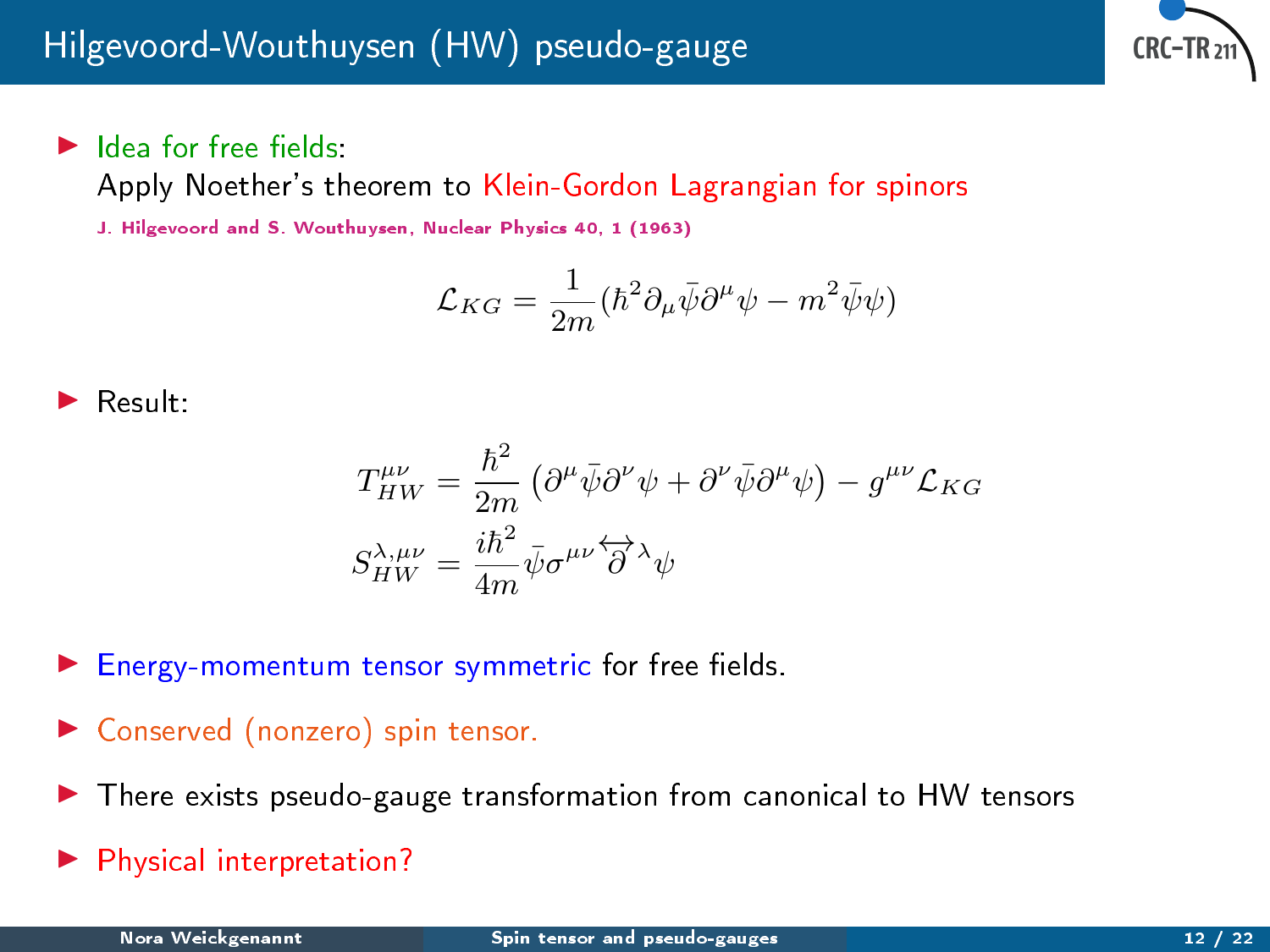- $\blacktriangleright$  Nonrelativistic spin operator given by Pauli matrices:  $\frac{1}{2}\boldsymbol{\sigma}$
- $\blacktriangleright$  How to generalize to relativistic theory?
- $\triangleright$  Spin vector S connected to global spin by

$$
S^{ij} = \epsilon^{ijk} S^k.
$$

Obviously no Lorentz tensor.

Make this covariant:

$$
S_n^{\mu\nu} = -\epsilon^{\mu\nu\alpha\beta} n_\alpha S_\beta
$$

Spin defined in the frame moving with four-velocity  $n^{\mu} \Longleftrightarrow n_{\mu} S_n^{\mu\nu} = 0.$ 

- $\triangleright$  Different choices of pseudo-gauge: different choices of frame vector. M. H. L. Pryce, Proc. Roy. Soc. Lond., A195:62-81, 1948 C. Lorcé, Eur. Phys. J. C (2018) 78:785 E. Speranza, NW, EPJA 57 (2021) 5, 155
- One preferred reference frame for massive particles: rest frame.

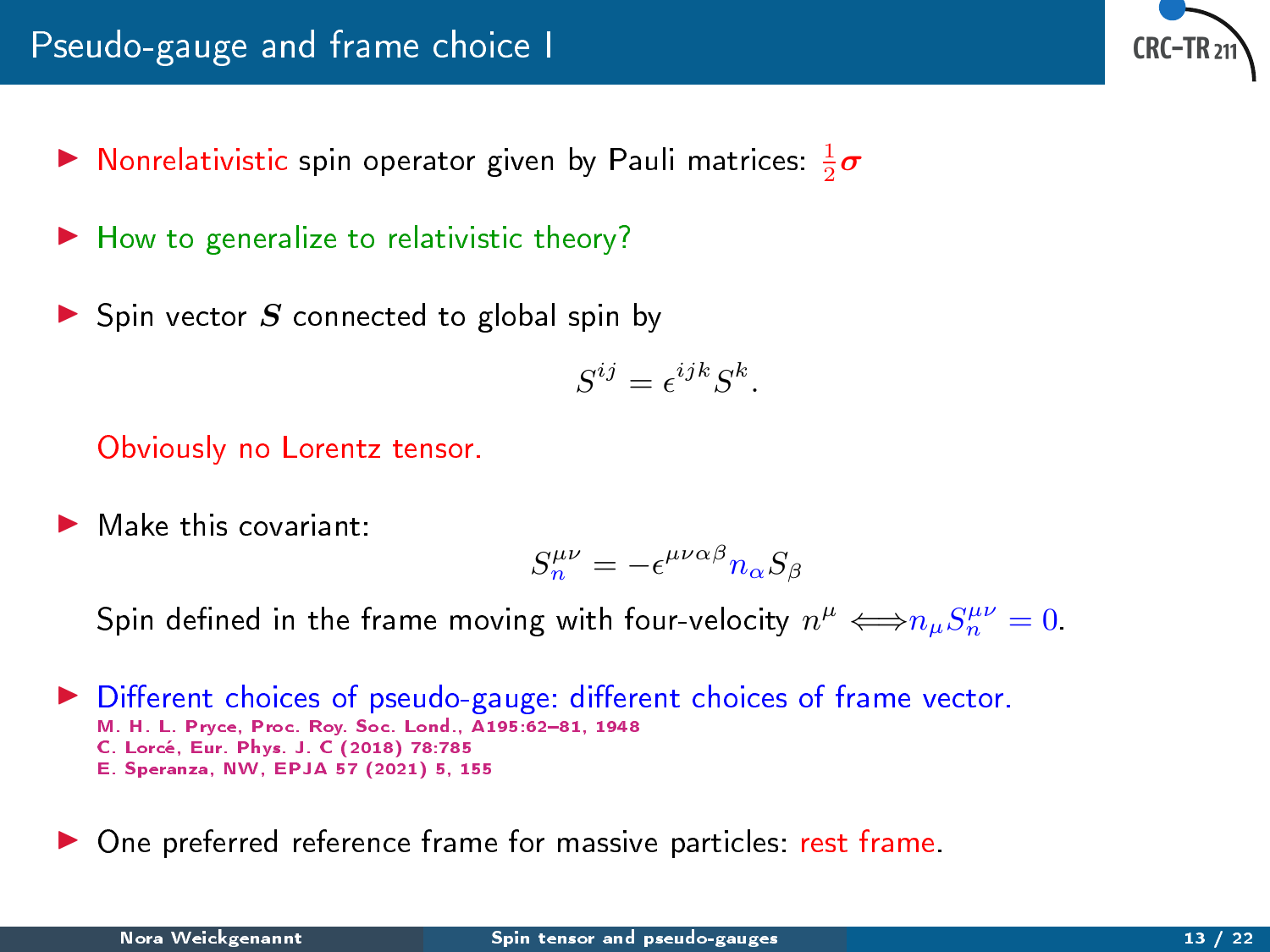

Global spin from spin tensor:

$$
S^{\mu\nu}\equiv \int d^3x\, S^{0,\mu\nu}
$$

### $\blacktriangleright$  Canonical choice:

- $\implies$  Spin tensor not conserved for free fields
- </u> Global spin no Lorentz tensor
- $\implies$  Equal to nonrelativistic spin in any frame,

$$
S_C^{0\nu} = 0, \qquad n_C^{\mu} = (1, 0, 0, 0).
$$

#### $\blacktriangleright$  HW choice:

- $\implies$  Spin tensor conserved for free fields
- ⇒ Global spin is Lorentz tensor
- $\implies$  Equal to nonrelativistic spin in rest frame,

$$
p_\mu S_{HW}^{\mu\nu}=0,\qquad n_{HW}^\mu=\frac{1}{m}p^\mu.
$$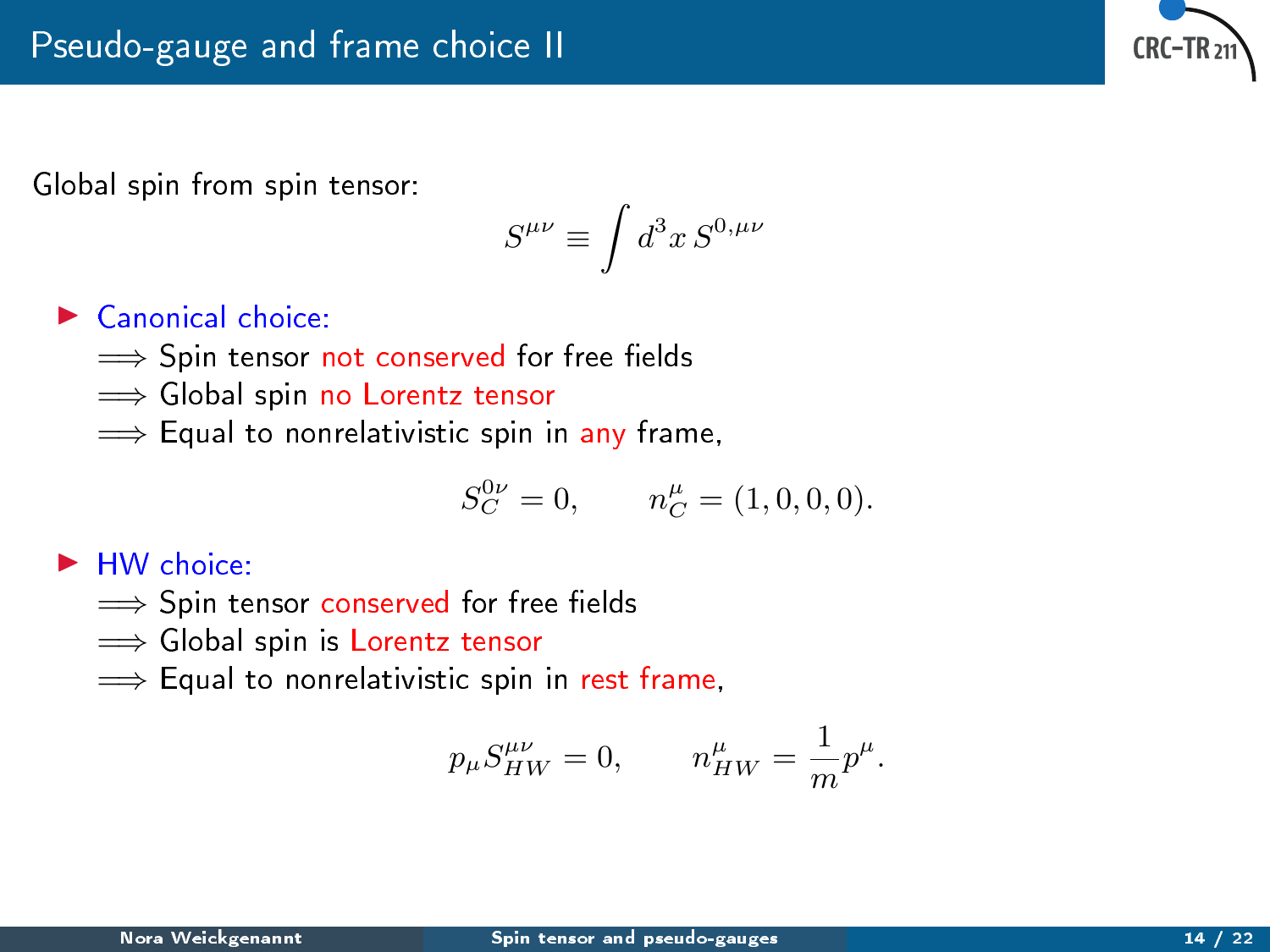

NW, E. Speranza, X.-l. Sheng, Q. Wang, and D.H. Rischke, arXiv:2005.01506, 2103.04896

- $\blacktriangleright$  Framework: Quantum field theory  $\implies$  Wigner function  $\implies$  kinetic theory  $\implies$  hydrodynamics See talk by Enrico Speranza
- ▶ Phase-space distribution function  $f(x, p, \mathfrak{s})$ , depends on spin variable  $\mathfrak{s}^{\mu}$
- Boltzmann equation

$$
p \cdot \partial f(x, p, \mathfrak{s}) = \mathfrak{C}[f]
$$

Nonlocal collision term

$$
\mathfrak{C}[f] = \int d\Gamma_1 d\Gamma_2 d\Gamma' \mathcal{W}[f(x + \Delta_1, p_1, \mathfrak{s}_1)
$$
  
 
$$
\times f(x + \Delta_2, p_2, \mathfrak{s}_2) - f(x + \Delta, p, \mathfrak{s}) f(x + \Delta', p', \mathfrak{s}')] \mathfrak{s}
$$

Particle positions displaced by  $\Delta^{\mu}$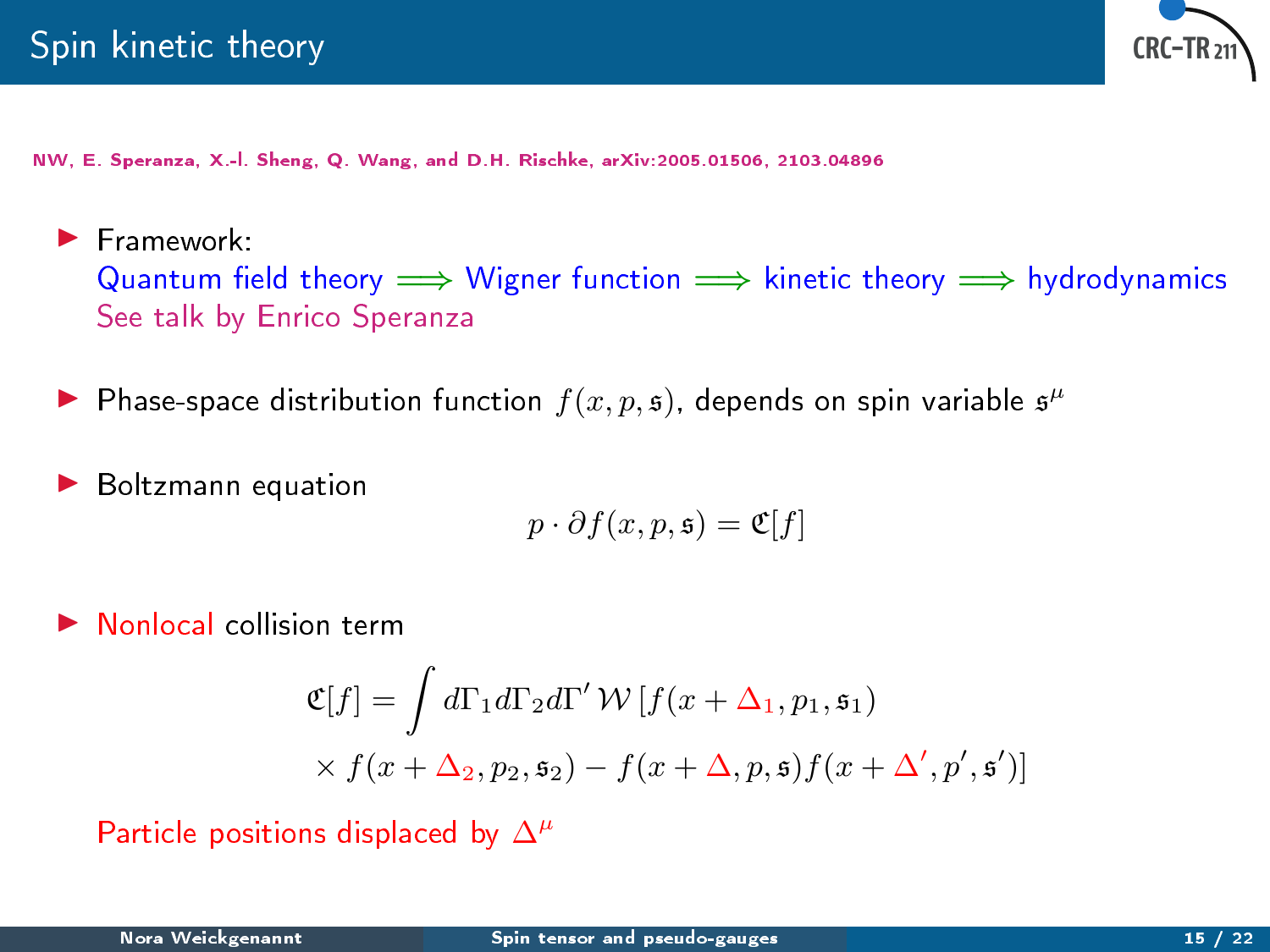$\blacktriangleright$  Canonical energy-momentum tensor

$$
T_C^{\mu\nu} = \int d\Gamma \, p^\nu \left( p^\mu + \frac{\hbar}{2} \Sigma_\mathfrak{s}^{\mu\lambda} \partial_\lambda \right) f(x, p, \mathfrak{s}) + \mathcal{O}(\hbar^2)
$$

Canonical spin tensor

$$
S_C^{\lambda,\mu\nu} = \int d\Gamma \, \left( p^\lambda \Sigma_\mathfrak{s}^{\mu\nu} + p^\mu \Sigma_\mathfrak{s}^{\nu\lambda} + p^\nu \Sigma_\mathfrak{s}^{\lambda\mu} \right) f(x,p,\mathfrak{s})
$$

Dipole-moment tensor

$$
\Sigma^{\mu\nu}_{\mathfrak{s}}\equiv -\frac{1}{m}\epsilon^{\mu\nu\alpha\beta}p_{\alpha}\mathfrak{s}_{\beta}
$$

Global equilibrium:

$$
\hbar \partial_\lambda S_{C,eq}^{\lambda,\mu\nu} = -T_{C,eq}^{[\mu\nu]} = -\frac{1}{(2\pi\hbar)^3}\frac{\hbar^2}{4}\int dP\,p^{[\nu}\varpi^{\mu]\lambda}p^\rho\varpi_{\lambda\rho}e^{-\beta\cdot p} + \mathcal{O}(\hbar^3)
$$

Thermal vorticity  $\varpi^{\mu\nu}$ 

Canonical spin tensor not conserved in global equilibrium Inconsistent with physical picture

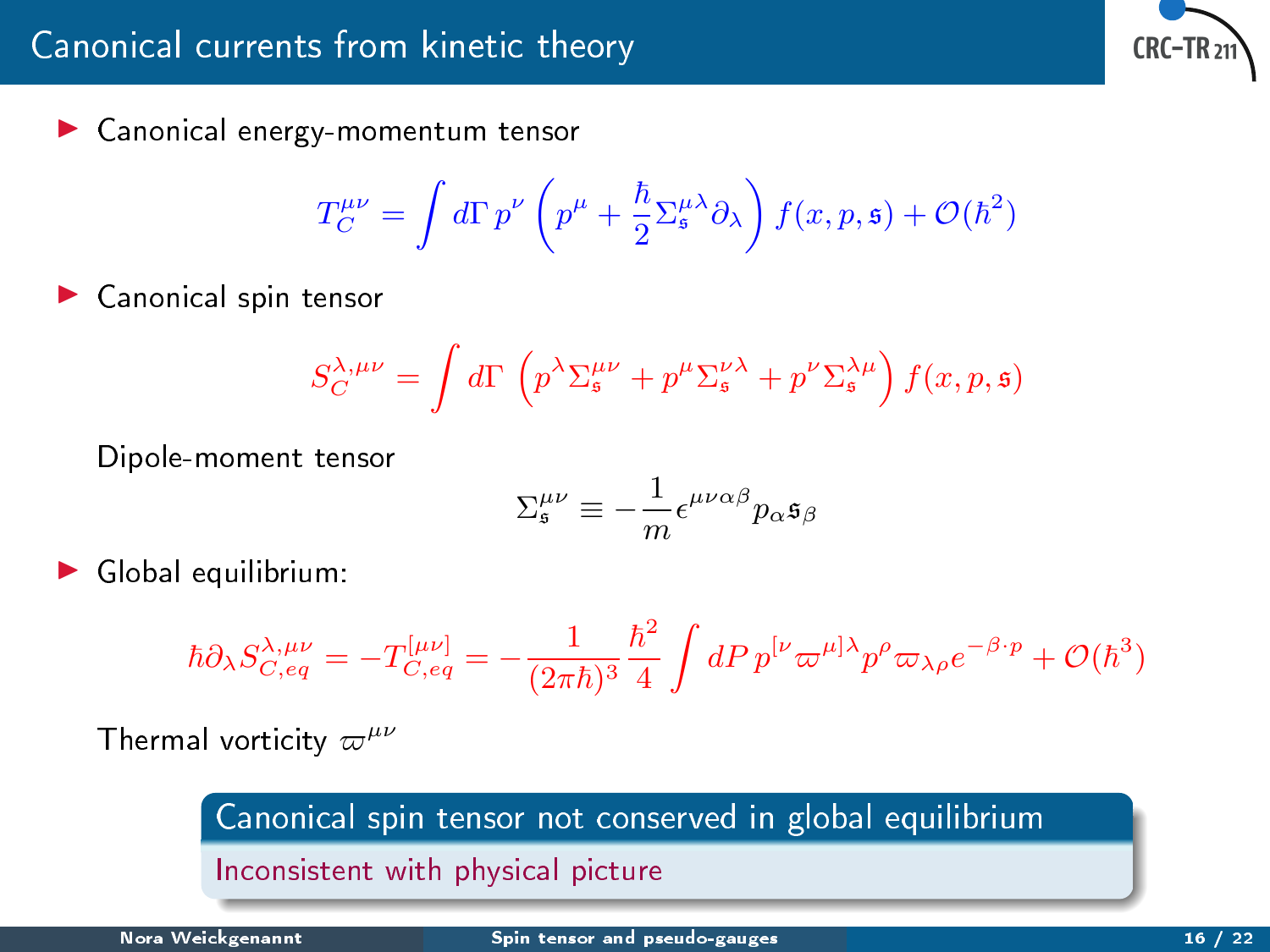

NW, E. Speranza, X.-l. Sheng, Q. Wang, and D.H. Rischke, arXiv:2005.01506

- $\triangleright$  Generalize HW pseudo-gauge transformation to interacting case:
- Choice of  $\Phi^{\lambda,\mu\nu}$ :
	- Recover HW tensors for zero interactions.
	- Obtain physically meaningful equations of motion (see next slide).
- Result:

$$
T_{HW}^{\mu\nu} = \int d\Gamma p^{\mu} p^{\nu} f(x, p, \mathfrak{s}) + \mathcal{O}(\hbar^2) ,
$$
  

$$
S_{HW}^{\lambda, \mu\nu} = \int d\Gamma p^{\lambda} \left( \frac{1}{2} \Sigma_{\mathfrak{s}}^{\mu\nu} - \frac{\hbar}{4m^2} p^{[\mu} \partial^{\nu]} \right) f(x, p, \mathfrak{s}) + \mathcal{O}(\hbar^2) .
$$

Global equilibrium:

$$
S^{\lambda, \mu\nu}_{HW, eq} = \frac{\hbar}{4} u^{\lambda} \varpi^{\mu\nu} n^{(0)}
$$

Particle density  $n^{(0)}$ 

Form of spin tensor widely used in effective approaches W. Florkowski, B. Friman, A. Jaiswal, and E. Speranza, PRC 97, no. 4, 041901 (2018) K. Hattori, M. Hongo, X.-G. Huang, M. Matsuo, H. Taya, PLB 795 (2019) 100-106 S. Li, M. Stephanov, H.-U. Yee, arXiv: 2011.12318 A.D. Gallegos, U. Gürsoy, A. Yarom, arXiv: 2101.04759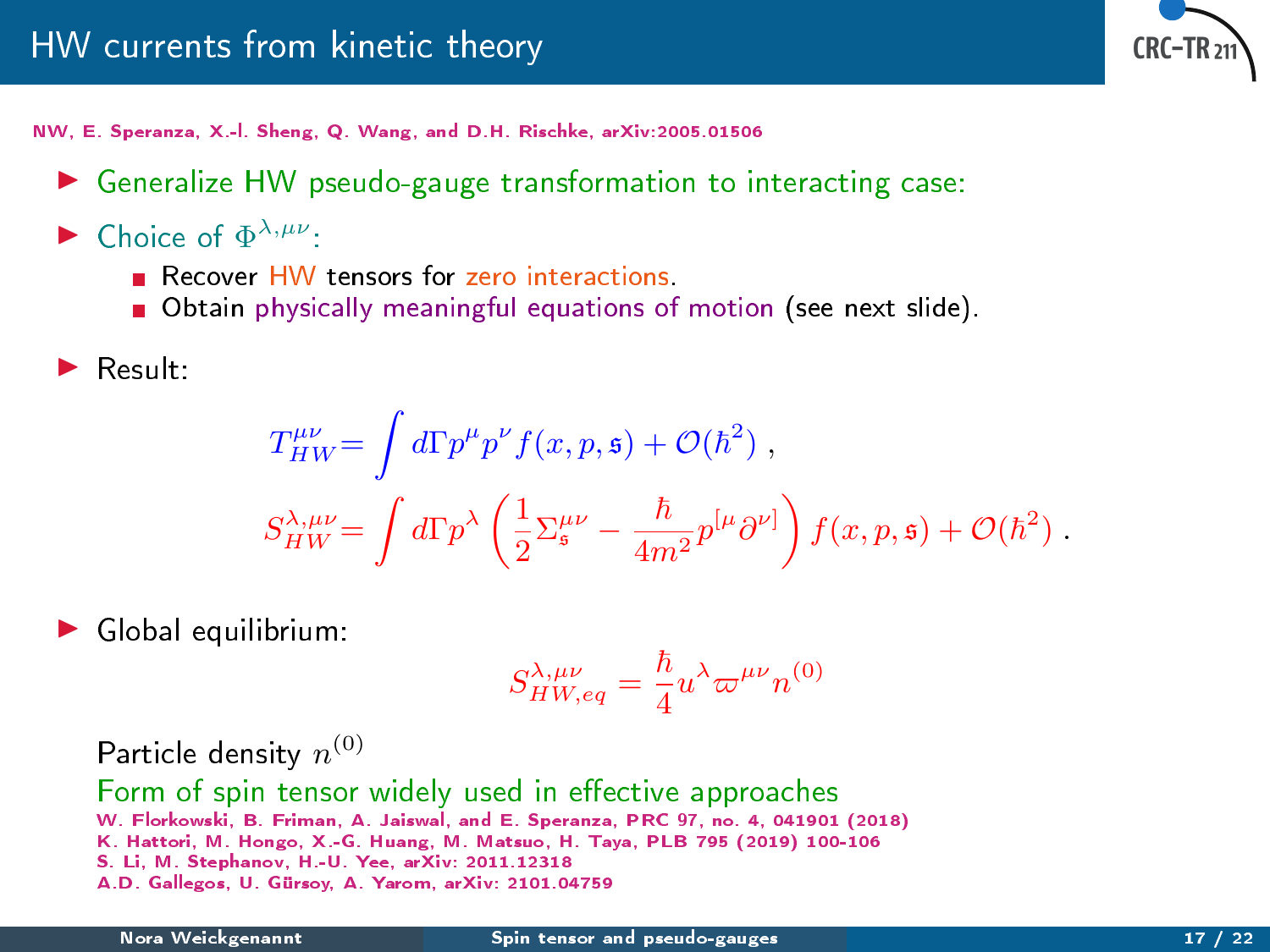

Using Boltzmann equation

$$
\partial_{\mu}T_{\rm HW}^{\mu\nu} = \int d\Gamma p^{\nu} \mathfrak{C}[f] = 0 ,
$$
  

$$
\hbar \partial_{\lambda}S_{\rm HW}^{\lambda,\mu\nu} = \int d\Gamma \frac{\hbar}{2} \Sigma_{\rm s}^{\mu\nu} \mathfrak{C}[f] = T_{\rm HW}^{[\nu\mu]}.
$$

 $\blacktriangleright$  Collisional invariant:  $p^{\mu}$ 

 $\implies$  Energy-momentum conserved in a collision

► Collisional invariant: total angular momentum  $\Delta^{[\mu} p^{\nu]} + (\hbar/2) \Sigma_{\mathfrak{s}}^{\mu\nu}$ 

 $\implies$  Spin not conserved in nonlocal collisions  $\Leftrightarrow T^{[\nu\mu]}_{\rm HW}\neq 0$  at  $\mathcal{O}(\hbar^2)$ </u>  $\implies$  Conversion between spin and orbital angular momentum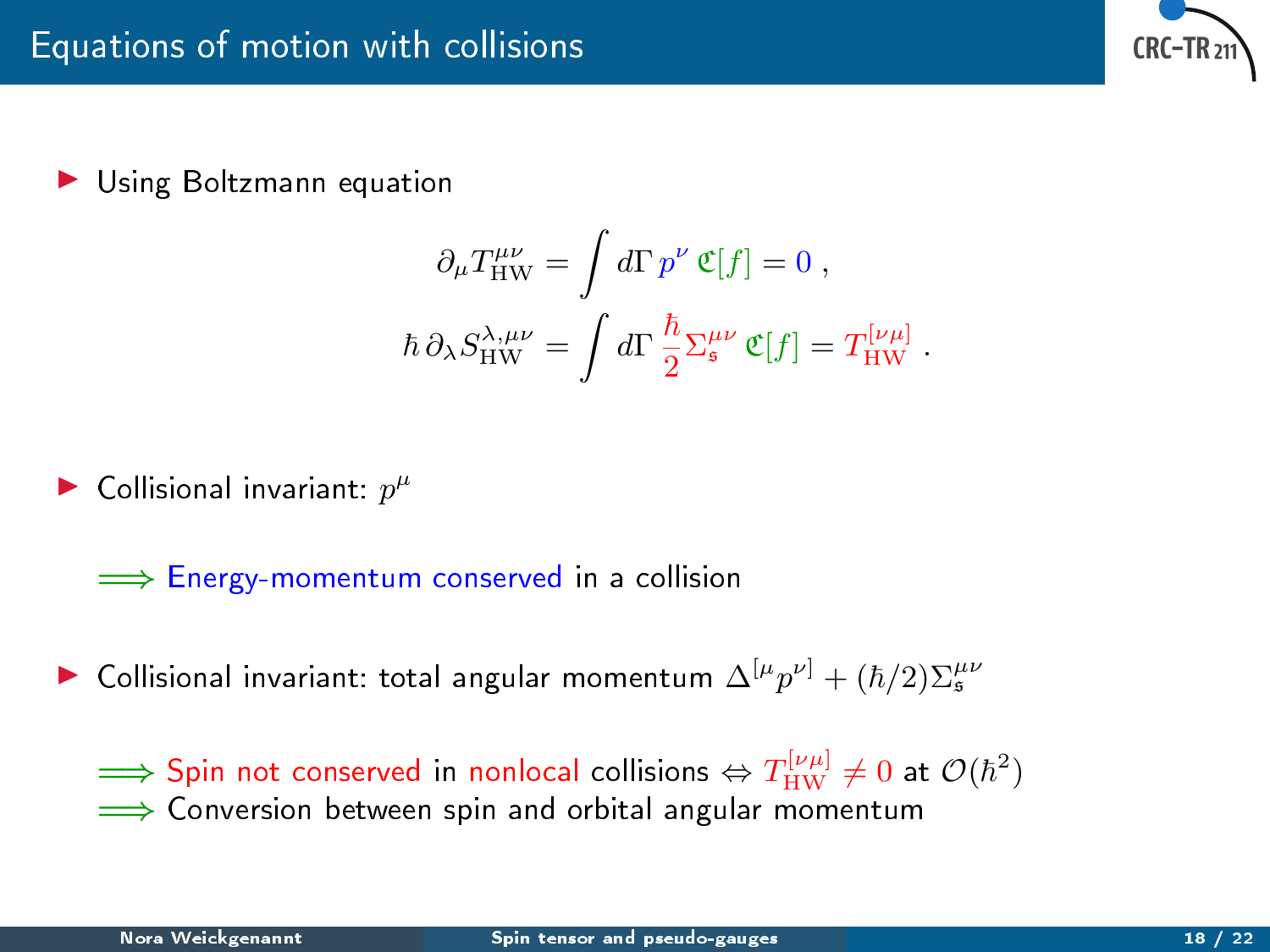

 $\blacktriangleright T_{\text{HW}}^{[\nu\mu]}=0$ (i) for local collisions ( $\Delta^{\mu} = 0$ ), as spin is collisional invariant (ii) in global equilibrium, as collision term vanishes

With nonlocal collisions out of global equilibrium: dynamics dissipative

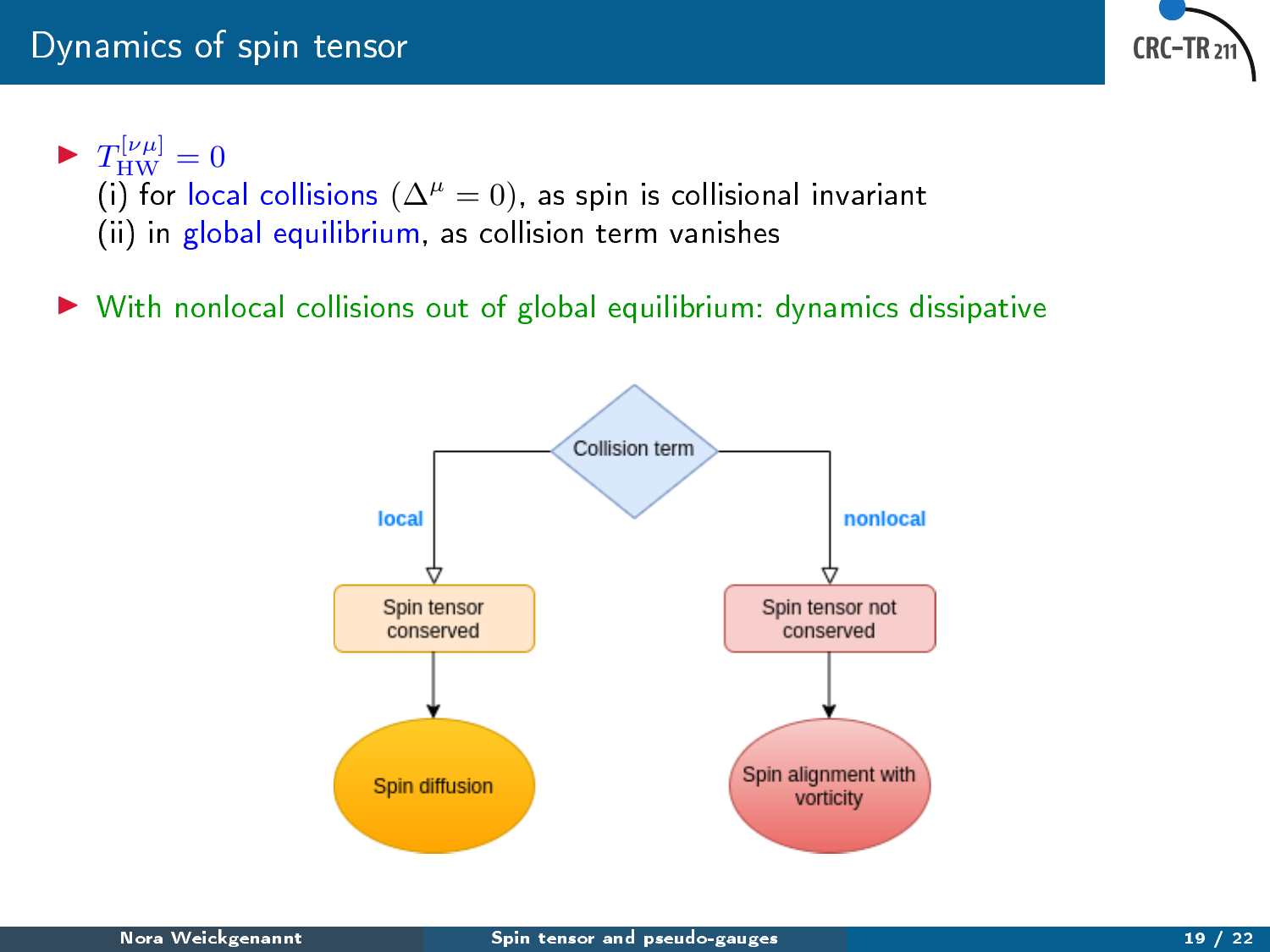# Comparison to nonrelativistic case: micropolar fluids



- $\triangleright$  Simple model with many applications: spintronics, chiral active fluids,... R. Takahashi, M. Matsuo, M. Ono, K. Harii, H. Chudo, S. Okayasu, J. Ieda, S. Takahashi, S. Maekawa, and E. Saitoh, Nature Physics 12, 52 (2016) D. Banerjee, A. Souslov, A. G. Abanov, and V. Vitelli, Nature communications 8, 1 (2017)
- In Fluid of rigid, randomly oriented particles with internal angular momentum  $\ell$ .
- Mass density  $\rho$ , fluid velocity  $\bm{u}$ , non-symmetric stress tensor  $T^{ij}$  .
- $\triangleright$  Conservation of total angular momentum

$$
\frac{d}{dt} \int_{\Omega(t)} d^3x \, \rho(\ell^i + \epsilon^{ijk} x^j u^k) = \int_{\partial \Omega(t)} d\Sigma^l (C^{li} + \epsilon^{ijk} x^j T^{lk})
$$

Change in volume element given by surface flow described by stress for momentum, "couple stress" for internal angular momentum.

 $\blacktriangleright$  After short calculation:

$$
\rho\left(\partial^0+u^j\partial^j\right)\ell^i=\partial^jC^{ji}+\epsilon^{ijk}T^{jk}
$$

I Gain or loss of internal angular momentum: couple stress tensor and antisymmetric part of stress tensor!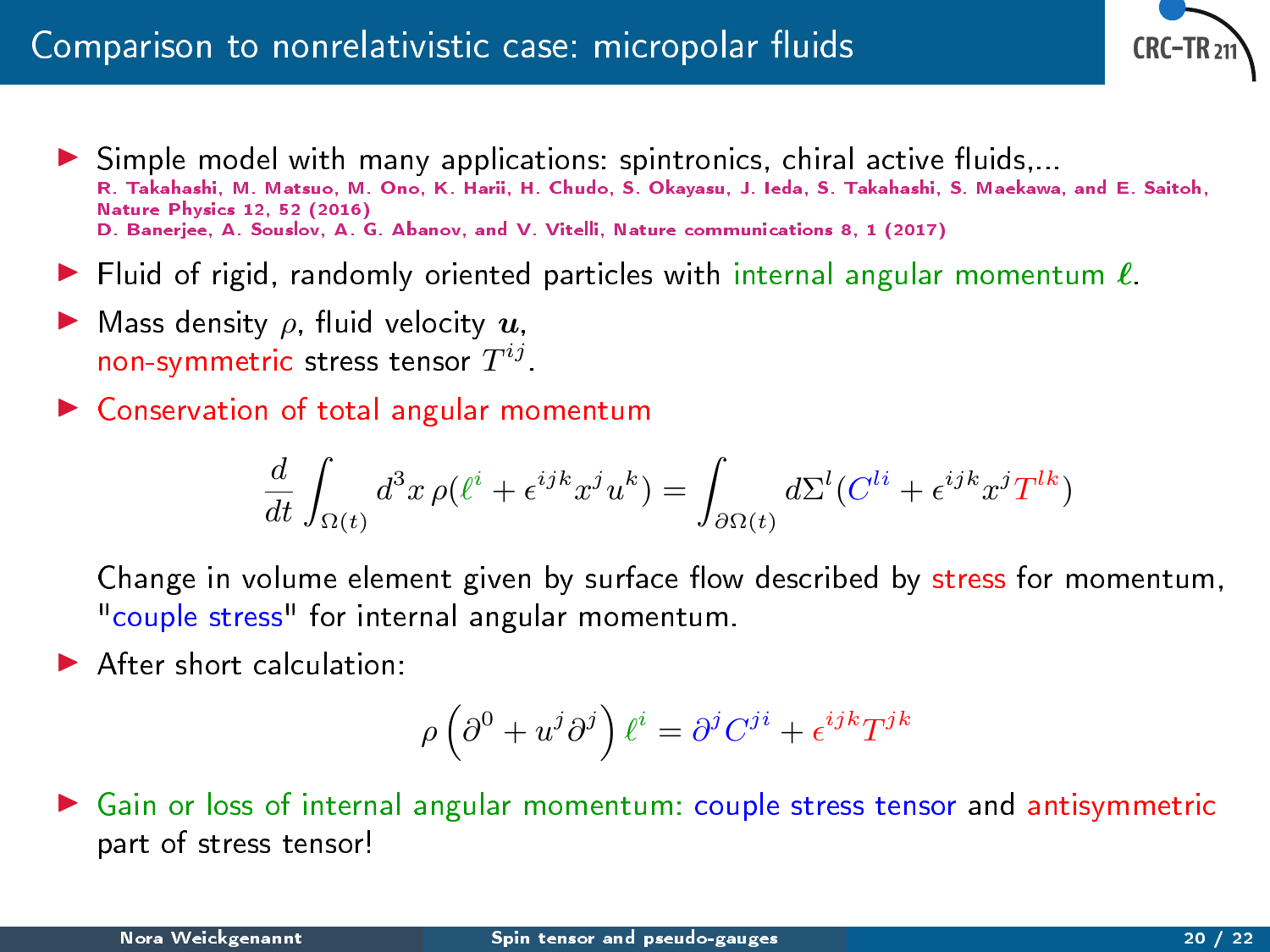## Nonrelativistic limit



$$
\blacktriangleright \ p^\mu \to m(1,\boldsymbol{v}), \ \Sigma^{\mu\nu}_\mathfrak{s} \to \epsilon^{ijk} \mathfrak{s}^k
$$

$$
T_\text{HW}^{[ji]} = m \epsilon^{ijk} \partial^0 \left\langle \frac{\hbar}{2} \mathfrak{s}^k \right\rangle + m \epsilon^{ijk} \partial^l \left\langle v^l \frac{\hbar}{2} \mathfrak{s}^k \right\rangle
$$

with  $\langle ...\rangle \equiv (m^2/2\pi\sqrt{3})\int d^3v\, d^3\mathfrak{s}\, \delta(\mathfrak{s}^2-3)\, (...)f$ 

- Agreement with phenomenological result of nonrelativistic kinetic theory. S. Hess and L. Waldmann, Zeitschrift für Naturforschung A 26, 1057 (1971)
- $\triangleright$  Comparison with micropolar fluids
	- G. Lukaszewicz, Micropolar Fluids, Theory and Applications (Birkhäuser Boston, 1999)

$$
\rho \left( \partial^0 + u^j \partial^j \right) \ell^i = \partial^j C^{ji} + \epsilon^{ijk} T^{jk}
$$

=⇒ Internal angular momentum

$$
\rho\,\ell^i = m \Big\langle \frac{\hbar}{2} \mathfrak{s}^i \Big\rangle \;,
$$

⇒ Couple stress tensor

$$
C^{ji}=-\Big\langle \frac{\hbar}{2}\mathfrak{s}^{i}p^{j}\Big\rangle +m\Big\langle \frac{\hbar}{2}\mathfrak{s}^{i}\Big\rangle u^{j}~.
$$